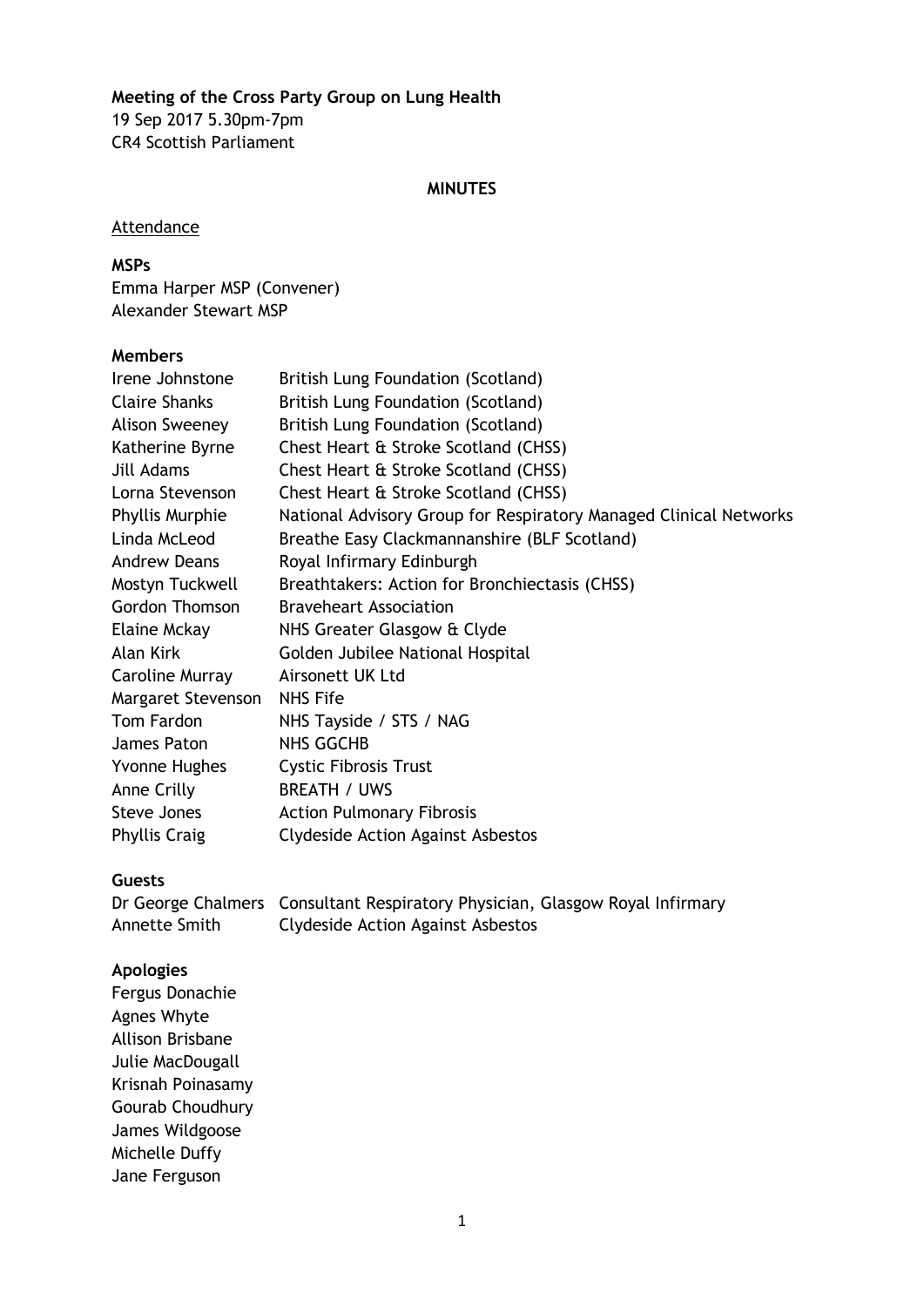John Lockart

### **1. New members**

- **Colin Brett –** sits on the COPD managed clinical network at NHS Dumfries and **Galloway**
- **Steve Jones** Trustee at Action Pulmonary Fibrosis
- **Anne Crilly** member of the BREATH project
- **Margaret Stevenson**  respiratory nurse consultant

### **2. Minutes of last meeting, 30th May 2017**

- 2.1 One amendment to the minutes was noted "Irene Harper" corrected on page 6 to "Irene Johnstone".
- 2.2 Minutes ratified.

### **3. Update on progress since last meeting**

3.1 Irene Johnstone updated members on some key developments in air quality. BLF Scotland submitted a response to the Environment, Climate Change and Land Reform Committee's inquiry into air quality. The Scottish Government's new Programme for Government includes further commitments to improving air quality and Transport Scotland has launched a public consultation on Low Emission Zones. All welcome developments but the BLF and CPG members need to keep pushing for greater and measured public health outcomes.

3.2 Emma Harper informed members that Parliamentary Questions and Answers had been shared by the Secretariat and encouraged members to forward any possible questions to Claire Shanks (BLF Scotland) or Kath Byrne (CHSS).

### **4. Topic Discussion: Coordination and Consistency of Service Provision**

The Convener introduced the meeting's two speakers, and highlighted the CPG's ambition to improve Scotland's lung health through raising political awareness and by promoting a strategic approach to tackling the agenda.

At the inaugural meeting in November members highlighted the importance of national action to tackle local variation in practice and the need for better coordination of research into lung disease. There are challenges because of the relatively small scale of some diseases and a coordinated network is needed which identifies where expertise is sited. This is particularly so if the disease is much more complex to diagnose and manage.

This meeting falls during **Idiopathic Pulmonary Fibrosis Week (IPF)**. IPF is an incurable lung condition with no known causes or cure and Scotland has the one of the highest incidence in the UK.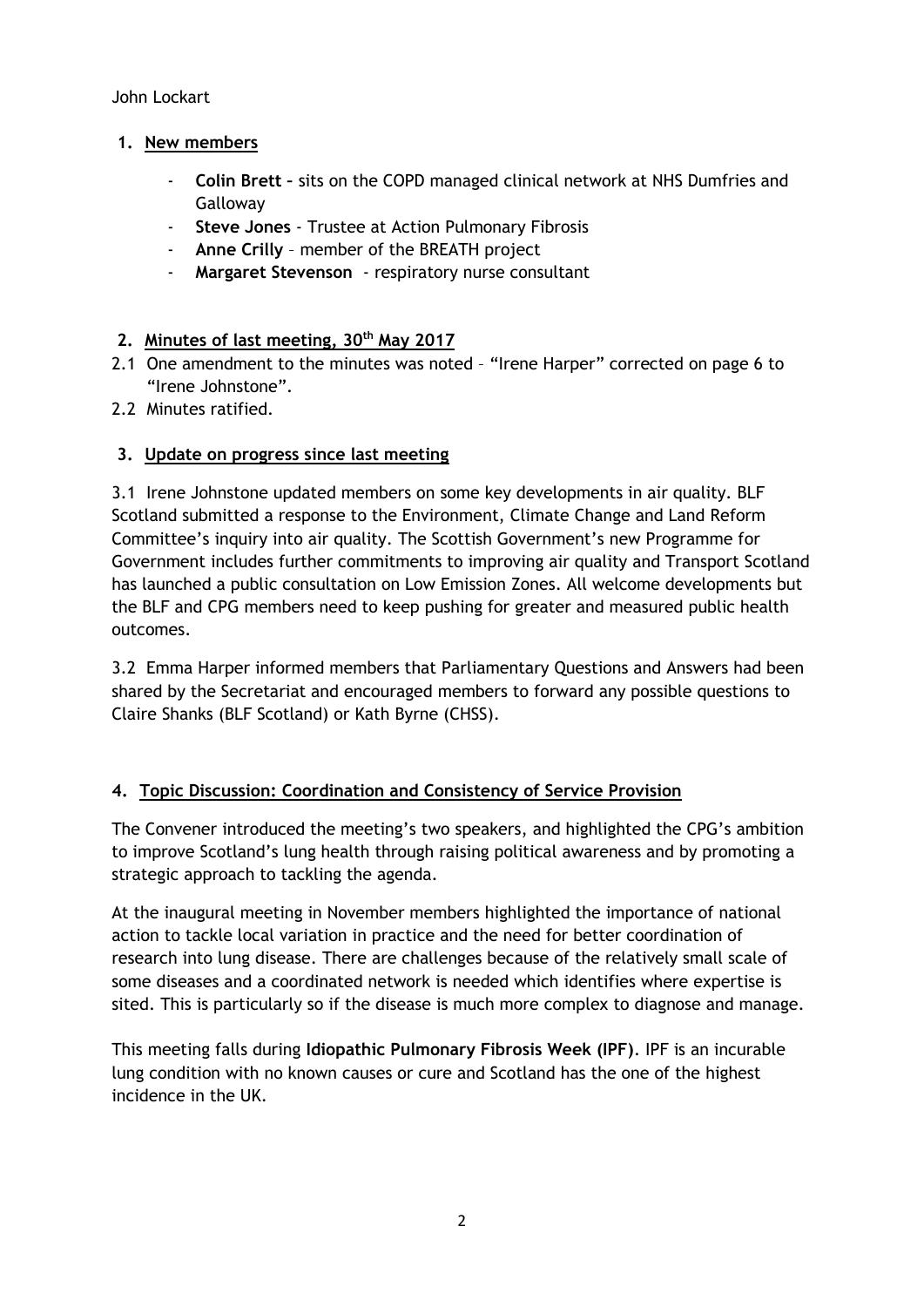This month the British Lung Foundation will publish their report, *A Map for Better Care*, calling for improved services for people with Interstitial Lung Disease (ILD), the umbrella term for over 200 conditions of which IPF is one.

Dr George Chalmers works in the Glasgow Royal Infirmary, is Co-Chair of the Scottish ILD Group and is a leading clinician in ILD/IPF services in Scotland. Mr Mostyn Tuckwell is from Chest Heart & Stroke Scotland's Action for Bronchiectasis support group. Figures from the BLF Battle for Breath report suggest the number of people living with bronchiectasis is possibly four times higher than had been previously thought.

## 4.1 **Dr George Chalmers – IPF services in Scotland**

- When diagnosed, many patients are relieved not to have cancer, but that's before they come to understand the severity of IPF.
- IPF falls under the umbrella of interstitial lung disease (ILD), and results in continuous scarring (fibrosis) of the lungs. IPF accounts for around 40% of all ILD cases.
- Non-fibrotic ILDs can usually be reversed by removing the cause or agent, eg. Something in the workplace. Fibrotic ILDs cannot be reversed. People can often feel fine and experience minimal symptoms for some time until they get an infection – this usually leads to patients experiencing worse lung capacity and requiring oxygen treatment.
- It's a rare disease but numbers are great enough for it to be "not really that rare".
- There are roughly 500 deaths per year in Scotland. Survivability is worse than most cancers, with mean survival rate of 2-5 years, less than 15% of patients living for 10 years after diagnosis.
- There is a real increase in the number of cases of IPF in Scotland, but the reasons are not entirely known. An ageing population can explain it only in part.
- One of the key challenges in ILD/IPF is diagnosis it's a rare disease and the symptoms of breathlessness and cough are common.
- Getting access to specialist services for an accurate diagnosis is difficult. Currently a "coalition of the willing" in Scotland trying to provide a specialist service but it needs formalising and strengthening – Health boards needs to require more training. Also "desperately lacking" input from radiology.
- There is currently a degree of support from health boards, the government and from external organisations like the BLF which provide very good patient information, education, support, advocacy etc. But more needs done.
- There are only three ILD Nurse Specialists in Scotland and we desperately need more as they are incredibly valuable and essential to service provision.
- Access to drugs and oxygen treatment is challenging and varied.
- NICE Quality Standards for IPF mean that all health boards have access to an ILD multidisciplinary team (MDT), but this can be very limited, perhaps only once a month.
- Pulmonary rehabilitation works best for people who are at their worst, but many aren't getting to PR.
- Palliative care planning for IPF is really lacking. Less than 15% of patients are referred to palliative care, whilst many are only receiving any end-of-life discussions within the last 3 days of life. Despite wishes to die at home, 60-80% of people are dying in hospital.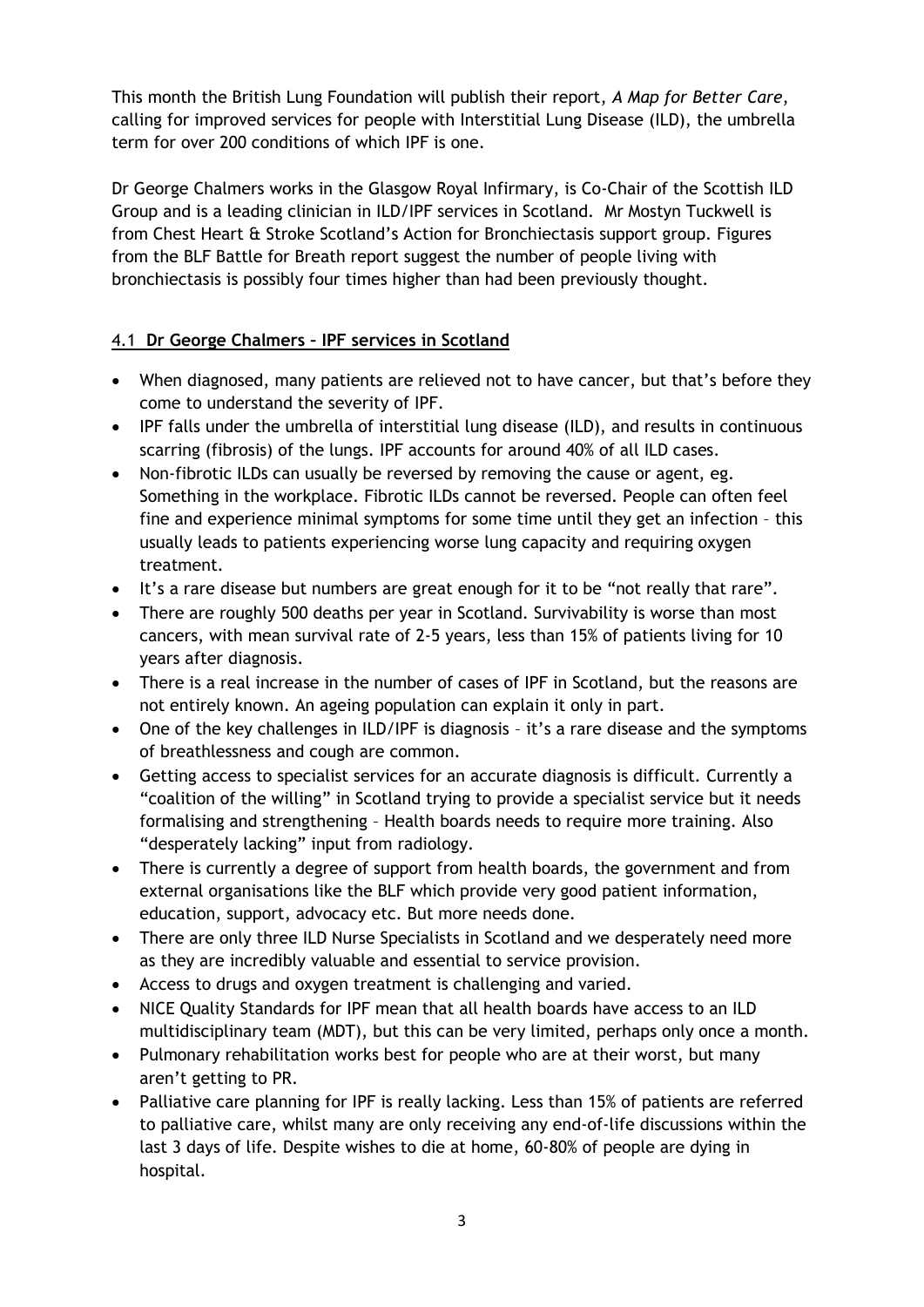- Dr Chalmers wants to see Scottish Government support for
	- o Specialist/MDT process
		- **admin support**
		- **Specialist Radiology time**
	- $\circ$  ILD Nurse Specialist training  $\alpha$  appointments
	- o ILD Specific Pulmonary Rehabilitation
	- o Palliative Care Services

## 4.2 **Mostyn Tuckwell, Breathtakers Action for Bronchiectasis support group (CHSS) – Living with bronchiectasis**

- Mostyn Tuckwell asked members to think of an important date and remember it until the end of his presentation.
- Bronchiectasis is less well known than some lung disease like COPD and asthma, and is often confused with bronchitis.
- Bronchiectasis causes a build-up of mucus and phlegm in the airways, which leads to difficulty breathing and infection.
- Mostyn was a "typical case" it was after a series of increasingly debilitating chest infections that he was diagnosed. This came as a shock as he had always lived a healthy and active lifestyle.
- There is no cure for bronchiectasis but people can live active lives if with the help of exercise, pulmonary rehabilitation, medicine and, Mostyn would argue, a positive outlook. Mostyn has seen the benefits of PR for people with bronchiectasis and wants far more people to get access to it.
- The Breathtakers support group was set up with support from Chest Heart & Stroke Scotland, for both people with bronchiectasis and their families. On top of the regular meetings, the group hosts many different events, quizzes, social outings etc.
- The group meets in a hospital, which means that there is plenty of medical advice to hand. The group holds meetings on clinic days, which means that members are available to speak to anyone who might have just received a diagnosis.
- The Breathtakers launched a website in January 2016 which features patient stories, meeting updates and NHS-approved information on the disease, such as information on chest clearance and exacerbations. They also want to design an information booklet.
- The group also set up a clinic table which provides advice and support to people receiving a diagnosis at RIE.
- Mostyn closed by reminding CPG members that he had asked them to think of an important date. This is because for most people who receive a bronchiectasis diagnosis, that date becomes the most important to them.

# 4.4 **Questions and discussion points**

 Linda McLeod asked some questions on behalf of some absent Breathe Easy support group members, including a non-smoking member who was diagnosed with emphysema and then IPF, and another member who had queries around medicines and exercise for bronchiectasis. Dr Chalmers said the emphysema diagnosis was potentially a misdiagnosis considering the person did not smoke – highlighting again the difficulties in diagnosing lung conditions.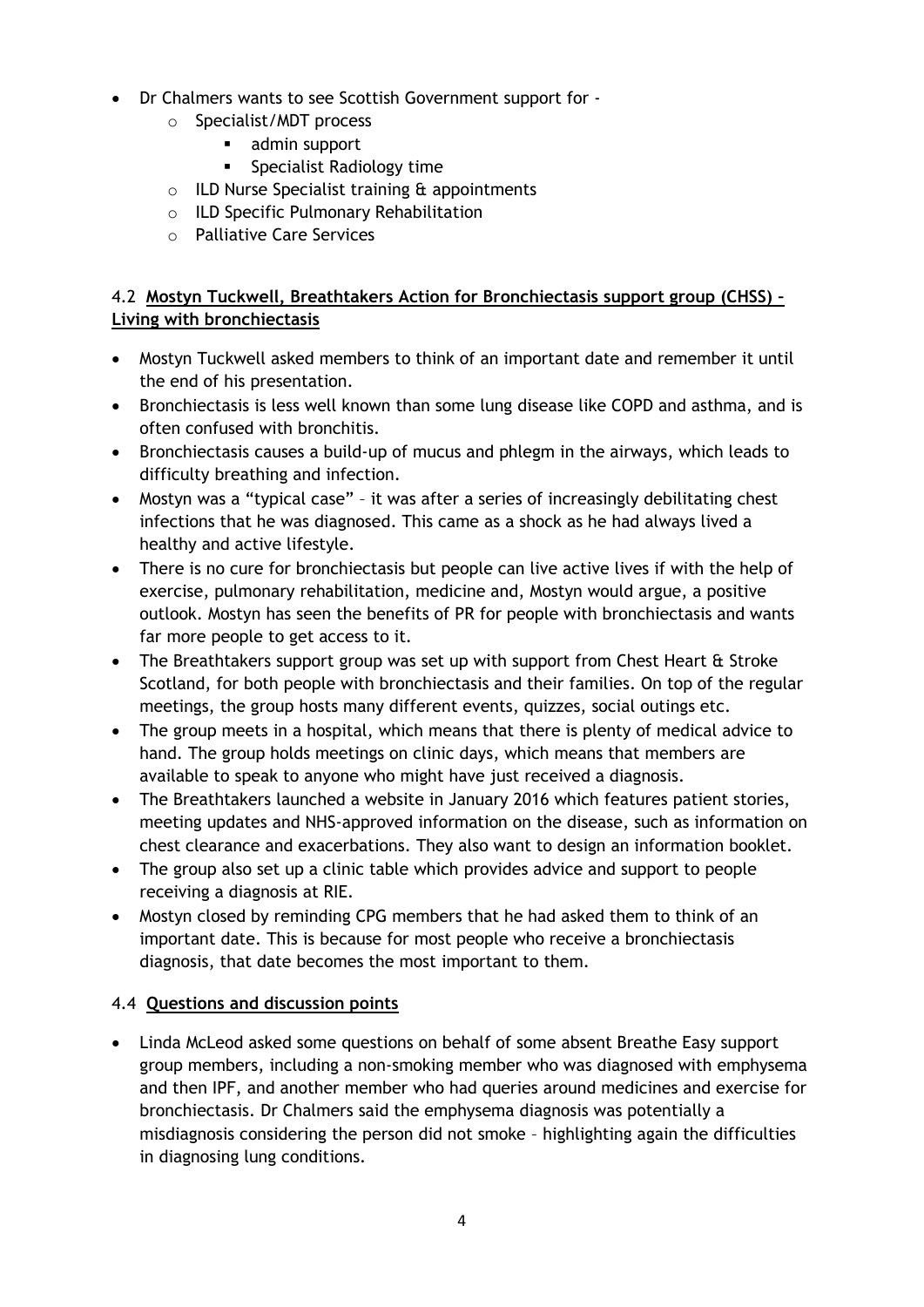- Dr Fardon runs the bronchiectasis service in NHS Tayside along with Professor James Chalmers – one of only three in the UK, with the other two in Papworth and Brompton. He said there has been a real "guidelines vacuum" for years regarding bronchiectasis. The service started in 2009 and has around 800 people using it in the Tayside area alone. Dr Fardon reiterated that the best treatment for bronchiectasis was exercise and pulmonary rehabilitation, and that he would like to the amount of PR available in Scotland (for all lung conditions) to treble.
- Steve Jones was an IPF patient for 8 years and had a successful lung transplant. He said there is a lack of PF support groups in Scotland (currently only 3) and that the value of support groups cannot be underestimated.
- Emma Harper reminded members that NHS Borders is without any PR services, which is not good enough. She echoed the sentiment about support groups; having visited several support groups she has seen the value and benefit to people for herself.
- Several members spoke of the benefit of support groups. Phyllis Craig told members that Clydeside Action on Asbestos now has 10 support groups, which include referrals to PR. Gordon Thomson said the Braveheart Association has a non-disease specific support group system that also has many benefits for patients.
- There was praise from several members for the clinic table developed by the Breathtakers. Dr Fardon has said that this model was copied in Dundee and patients have said it's a fantastic resource - there is an "appetite" amongst patients to learn about their condition. Mostyn Tuckwell said it's a simple idea that could be potentially rolled out across Scotland.
- Dr James Paton spoke on paediatric services. He says that bronchiectasis affects children as well as adults, and there is a growing clinic for children with non-cystic fibrosis bronchiectasis. He hopes that earlier diagnosis of bronchiectasis in children should help alleviate some problems in adulthood, but there is currently no equivalent service for adults. Dr Fardon agreed that transitioning from children to adult services is difficult due to gaps, which again highlights the need for a national co-ordinated MDT for bronchiectasis.
- Elaine Mckay says PR uptake needs to increase, but there also needs to some form of follow-on programme or service in place. NHS GGC is doing quite well in this regard. Linda Mcleod said her Breathe Easy support group has recently got council money to set up a Tai Chi group for members.
- Several members engaged in a discussion on data and how more and better use of data could help with many of the aforementioned problems. Dr Chalmers said the system currently being used in Glasgow is a private paid-for service, which will at some point come to an end – there needs to be a replacement. We cannot wait for patient's to demand services – "provide it and they will come."
- Dr Paton said there is currently no registry data for non-CF bronchiectasis in children. Dr Chalmers said there is almost zero compliance across Scotland for recording PF data. Dr Fardon said there are some "political reasons" that people in Scotland aren't inputting data into the BTS registry. Steve Jones said there is no UK registry for PF.
- Andrew Deans said there is no registry data for IPF that results from alpha-1 antitrypsin deficiency. There is currently a 22-year gap in life expectancy between the UK and USA for this disease (UK being worse), and he believes poor data gathering is a factor in this.
- Frustration was voiced by members at the financial cost of getting data from Information Services Division (ISD) Scotland.